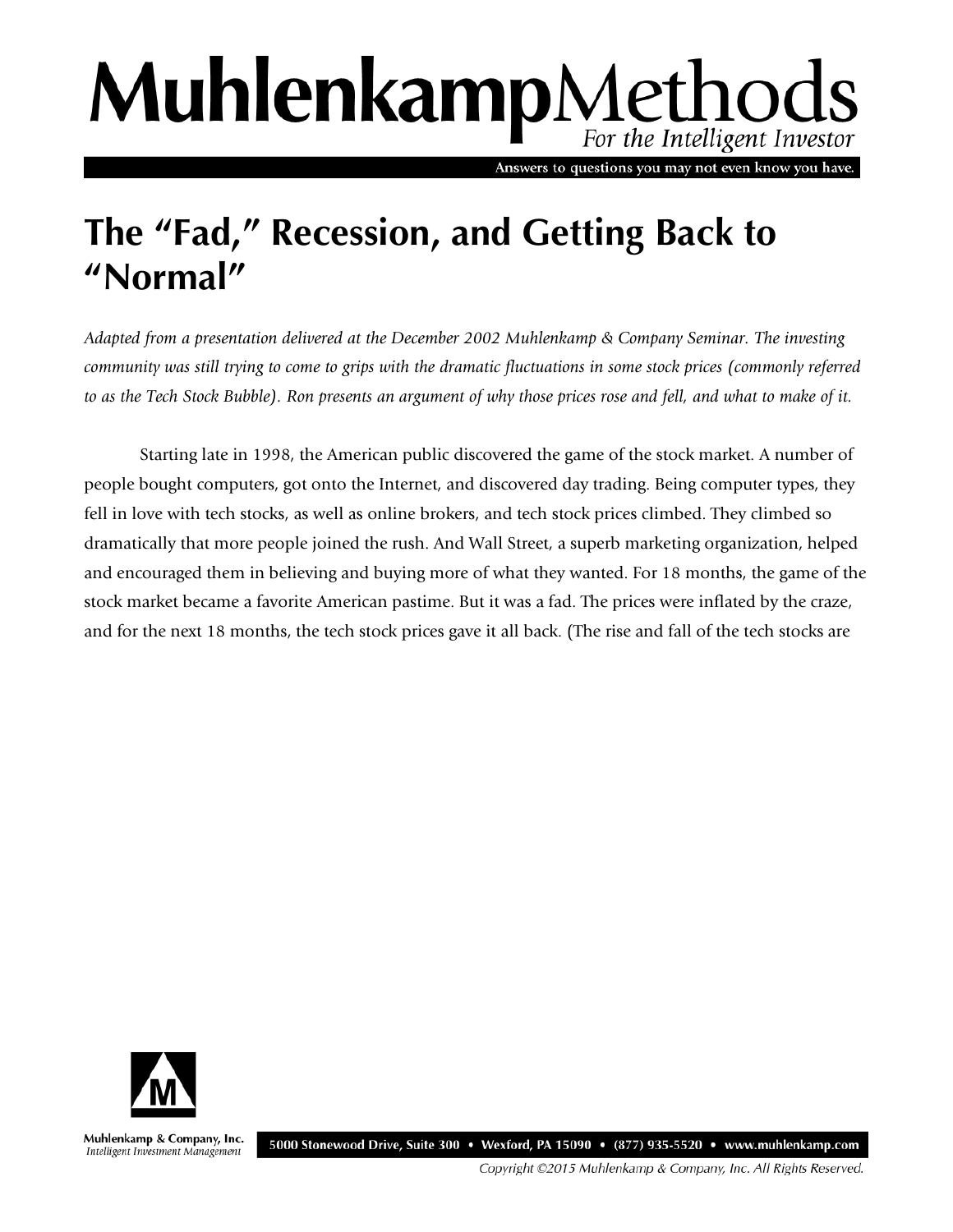shown by the NASDAQ line (Line B) on Figure 8.17. The rest of the market is depicted on the chart by the S&P 500 Index.)



#### **Figure 8.17 NASDAQ versus S&P 500, 1995–2002\***

*\*Data through August 6, 2002.*

Think about that. In a three-year period, a fad involving millions of people and billions of dollars went full circle. What made the whole thing even more dramatic was that many of the investors were new to investing. It's human nature that when enter an area s unfamiliar area, like finance, we often assume that the time we enter is a normal time. It's like the traveler who visits another country and assumes that the weather they experience is normal for that region in that season. But when they ask the locals, they find out it is a record-breaking event. That's how it was for those who invested in tech stocks, and no one was listening to the locals who said it was a fluke.

Thus, many of the new investors believed that rapidly rising prices were "normal" and therefore were not prepared for the decline that followed. They were left groping for answers. "What happened?



Muhlenkamp & Company, Inc. 5000 Stonewood Drive, Suite 300 • Wexford, PA 15090 • (877) 935-5520 • www.muhlenkamp.com Intelligent Investment Management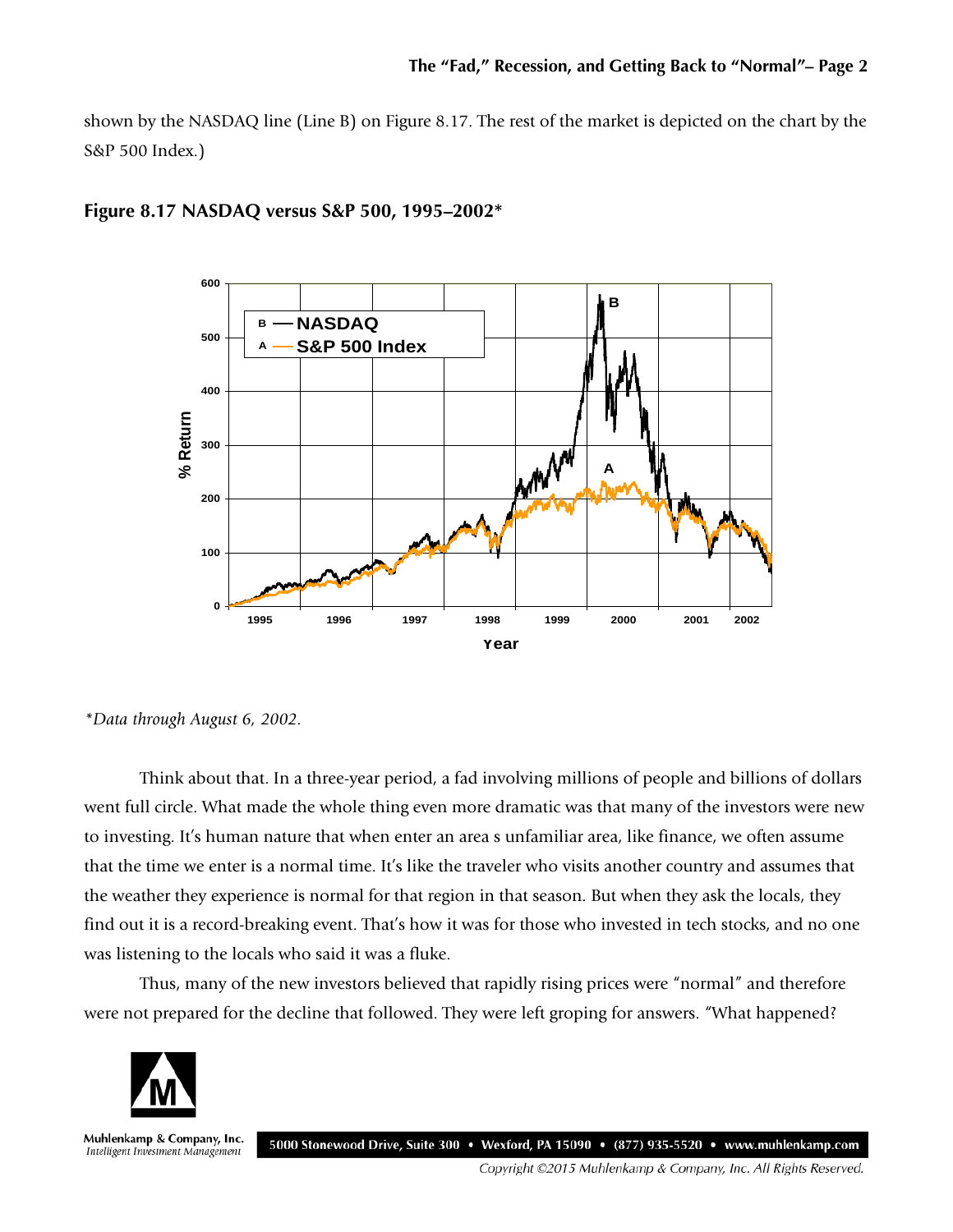Why did my stocks' prices fall?" And the locals would answer, "They had to. Those prices were inflated." So then they ask hopefully, "When are the tech stocks coming back?" The local might reply dryly, "Not until you stop asking." And being new to the region, and still somewhat in shock, the newcomer laments, "But I did so well in '99." The local looks them in the eye and says, "Well, '99 is over. The best thing you can do is pretend that those prices never occurred because they weren't real to begin with."

So what were the more seasoned investors doing during this time? Well, many were playing the game as well. A Wall Street analyst's job is to make money for the investment firm he works for. That means bringing in clients. If an analyst or stock broker chose not to invest in tech stocks in '98 and '99, he lost clients. Besides, it was very hard not to get caught up in the fad. Tech stocks were climbing impressively, and many thought the tech rush was real and sustainable. The technology was real, though the prices paid for the companies were not. The Internet was viewed as the "new railroads" (railroads having been a great economy-changing industry in the 1800s). Few commentators bothered to mention that the average railroad in the United States has been bankrupt four times. People wanted to believe that the tech fad was real and sustainable. So why wouldn't you invest in tech stocks?

Have you ever heard the expression, "If it seems too good to be true, it probably is"? Well, it's true in the stock market, and in the stock market there is a corollary, "If everyone thinks it's a good buy, it no longer is." By the time the general populace is aware of a good stock, they've usually already driven the price up enough that it is no longer a good buy. No matter how good the company, if the price is too high, it is too high. So in the stock market, it helps to be an independent thinker. (I almost wrote "to be a little contrary" but you have to know when to be contrary.) That's where investing fundamentals come in. But in the 1998–2002 market, even those investors who chose to stick to fundamentals and to stay out of tech stocks didn't go unscathed.



Muhlenkamp & Company, Inc. Intelligent Investment Management

5000 Stonewood Drive, Suite 300 • Wexford, PA 15090 • (877) 935-5520 • www.muhlenkamp.com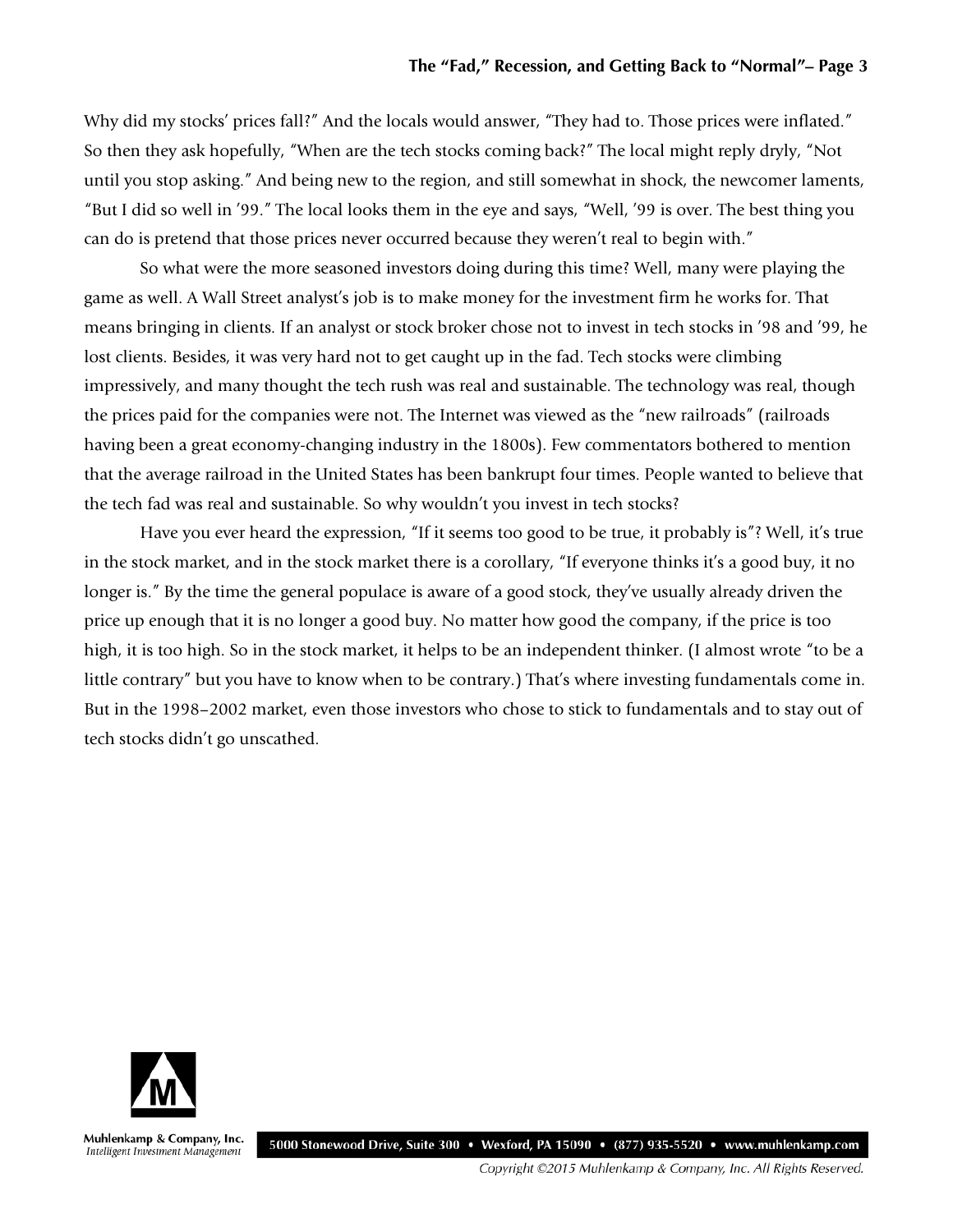

**Figure 8.18 NASDAQ vs. S&P 500 versus Muhlenkamp & Company, 1995–2006\***

I discovered in high school that I'm no good at fads, so in 1998 we declined to play the tech stock game. Instead, we kept to the basics and invested long-term, looking for value companies at good prices. In 1999 when tech stocks were soaring, we looked pretty dumb. In 2000 and 2001, we looked a little smarter. Then in June and July 2002, a lot of people, fed up with the stock market, wanted out regardless of price. This brought the whole market down. We got caught in that. We kept about 10% cash early in the year knowing it could happen, but it wasn't enough to escape unscathed.

Now it's the end of 2002, (we've updated Figure 8.18 through 2006), and the fad is over except for the tax-loss selling. People who look at tech stocks today tend to remember either the price that they paid or the high that the price hit, which means that every time they look at tech stocks, it's going to be painful. To relieve that pain, over time they will sell those stocks. Typically, when the stock market sees this kind of drop in prices, you have to go through two tax seasons before the tax-loss selling is complete. In 2001, nobody had any gains, so there wasn't much tax-loss selling. Therefore, it will likely be a couple of more years before the tax-loss selling is complete.



Muhlenkamp & Company, Inc. 5000 Stonewood Drive, Suite 300 • Wexford, PA 15090 • (877) 935-5520 • www.muhlenkamp.com Intelligent Investment Management

*<sup>\*</sup>Data through January 31, 2007.*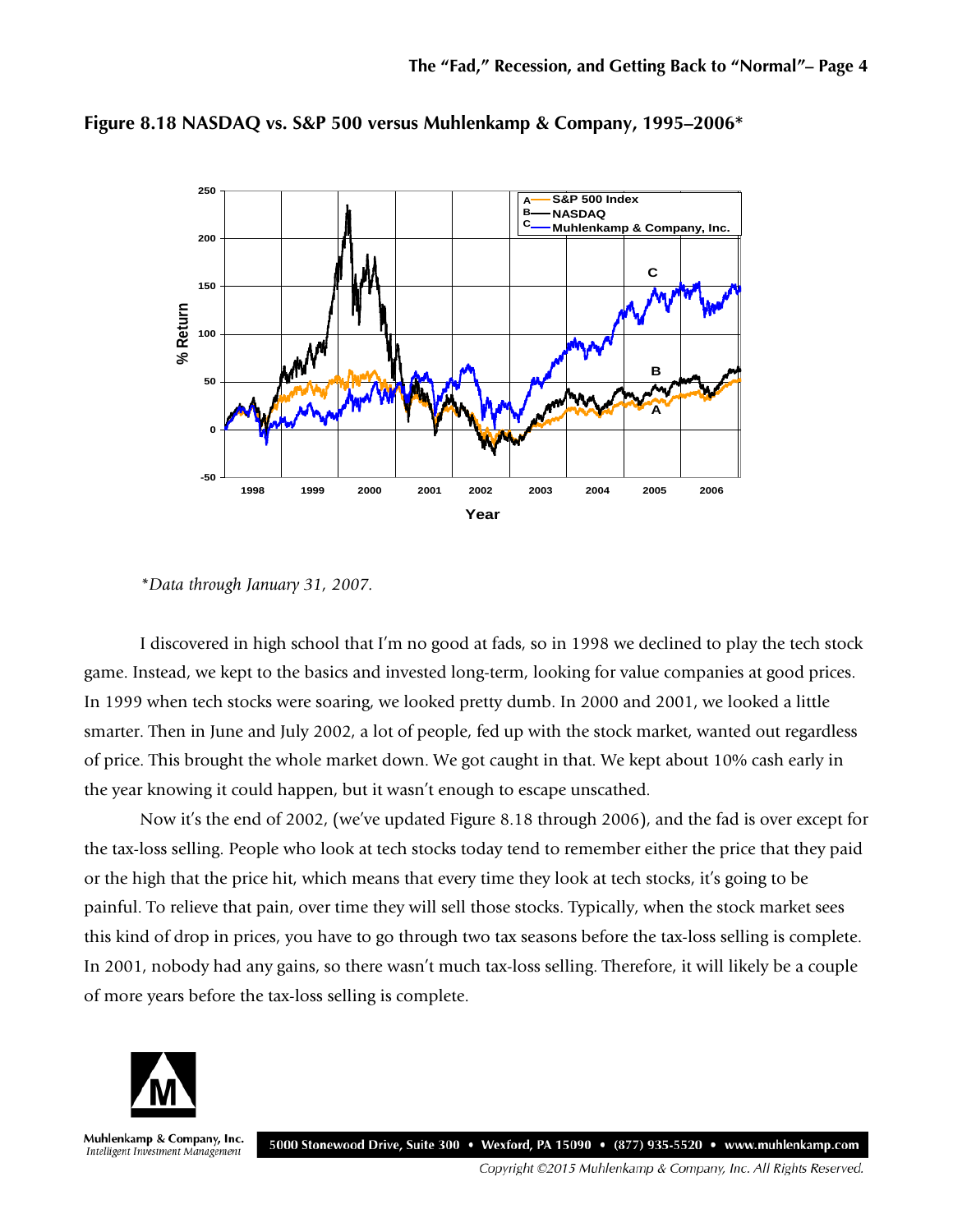The year 2002 has been the first time since World War II that, in an economy coming out of a recession, stocks did not do well. We believe it's because of a psychological overshoot. In the short term, stock prices are governed by human psychology. For periods up to six months, it's always psychology. For six months to three years, sometimes it's psychology. Beyond three years, the volatility of hope, fear, and hype average out, and stock prices are governed by what I call business economics. In 2002, fear overrode or delayed what happens in the normal business cycle. There was fear and uncertainty following the fall of tech stocks. There was fear and uncertainty following the September 11 attacks. There is fear of al-Qaeda, there is uncertainty about the food supply because of the drought. We even had snipers in Washington, D.C. Someone said to me that it was as if God were a centipede. Usually, in a bad time, two or three shoes drop. But this year the shoes just keep dropping. And so, the short-term market has been dampened by uncertainty. But the long-term is still governed by business economics. So let's look at what happens, long-term, when there is a recession.

#### **Understanding the Recession**

This has been our tenth recession since World War II. In the 1960s and the 1970s we got a recession every three to five years, to the extent that I concluded that recession is a normal part of the business cycle. That remains true. But we're now in only the second recession in 20 years, which means we have a whole generation of people who don't know how to act, or how markets act, in a recession. In the 1960s and 1970s, my observation was that until people had been through four or five recessions, people viewed them as catastrophic. If you talk to people in their seventies or eighties, they say, "Oh yeah, another recession." If you are getting something every four or five years, it's a normal part of life. If you only get it every 10 years or so, it's a rather unusual occurrence. We have a whole younger generation that doesn't quite know how a normal, cyclical recession works.

Recessions, by themselves, are inherently self-correcting. In a recession, the average person works a little harder, spends a little less, saves a little more, in case he loses his job. But in a recession only 2%– 3% of the people actually lose their job; 95% don't. After six or nine months, this 95% concludes that they're not going to lose their job. Then they gravitate back toward the kind of spending they were doing before.

That's a normal recession. But every now and then, we mess things up and we turn a recession into something more difficult. In the 1930s, we turned it into a depression. In the 1970s, we turned it



Muhlenkamp & Company, Inc. 5000 Stonewood Drive, Suite 300 • Wexford, PA 15090 • (877) 935-5520 • www.muhlenkamp.com Intelligent Investment Management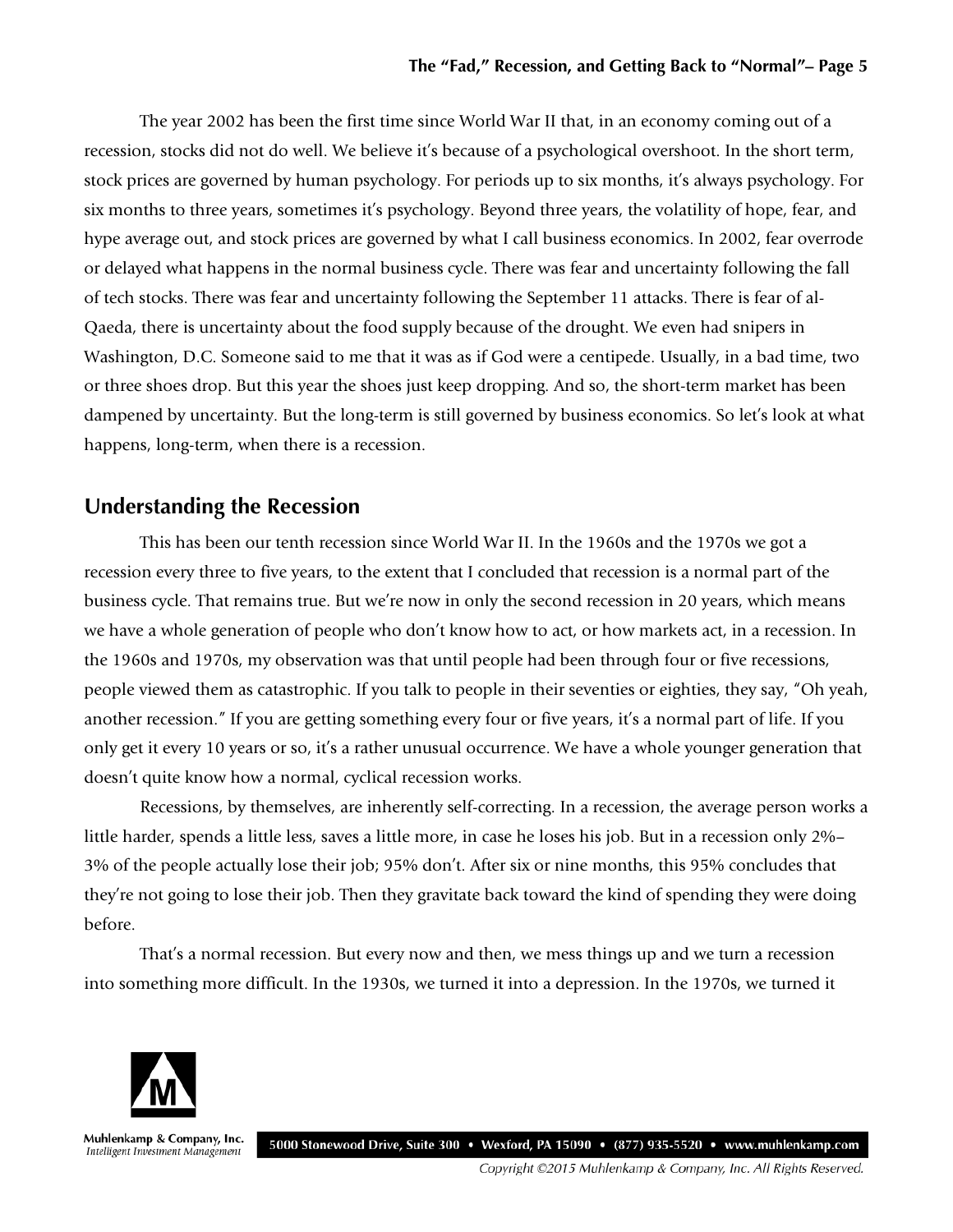into inflation. Each was a major "climate change," when the normal processes were suspended, or even reversed. Let's see why.

First, let's look at the Great Depression. In the late 1920s–early 1930s we did three things:

- In order to protect our gold supply, we raised interest rates.
- In order to balance the federal budget, we raised taxes.
- In order to help our manufacturers, we raised tariffs.

Each of those actions, by itself, sounds reasonable. But think about what you do to the consumer when you raise interest rates, raise taxes, and raise tariffs. You kill the consumer! And we turned a recession into a depression. This time around, we lowered interest rates and we lowered taxes. At the end of 2002, we started playing some dumb games with tariffs on things like steel and farm products, but it's not enough to offset the lower taxes and interest rates. We've concluded that we are not facing depression coming out of this recession.

In the late 1960s, partly in order to prevent recession, we printed money and created inflation. In the late 1960s we could do that, because we were lenders to the rest of the world. The current slowdown in the economy was an intentional attempt to avoid inflation. Alan Greenspan all but said, three years ago, that he'd take a recession rather than inflate the money supply. We slowed this economy down on purpose to avoid inflation that hadn't even shown up yet! Today, we're overly sensitive to inflation the same way we were undersensitive to inflation in the 1970s. The fact that we're overly sensitive means that we won't inflate.

The third thing that can create a long-term climate change following a recession is war. In our newsletter of July 2001, we said we thought war was unlikely. The terrorist attacks of September 11 proved us wrong, but there are reasons to think this war will not create a long-term climate change.

- First, the war we're now in is not a total economic commitment like World War II was.
- Second, from the moment of the attacks, the American people were helping each other. It started in New York, but within a few minutes it happened throughout the country. If the American public, after September 11, was hiding in their homes saying, "I'm not coming out until . . . ," then, we would worry about the long-term picture. But, in fact, from the first moment Americans were supportive of their neighbors throughout the country.
- The third thing we saw, within a few weeks, was General Motors saying, "We'll sell you cars at a 0% interest rate," and people went out and bought cars.



Muhlenkamp & Company, Inc. 5000 Stonewood Drive, Suite 300 • Wexford, PA 15090 • (877) 935-5520 • www.muhlenkamp.com Intelligent Investment Management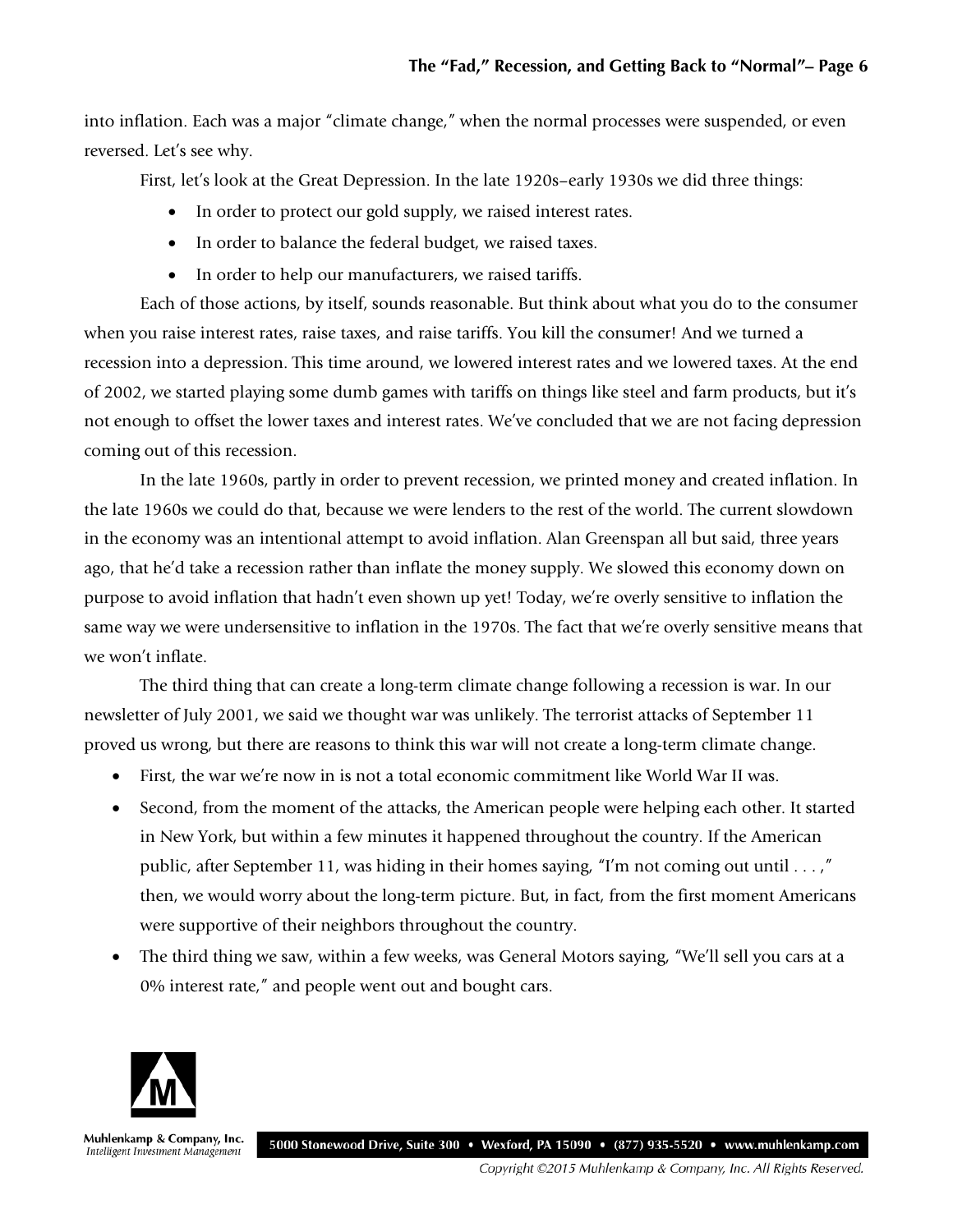We've concluded that this is a normal, cyclical recession—and not a major change in the longterm climate. The long-term climate is positive, not negative. The coincident indicators like factory utilization and consumer spending bottomed in December 2001. Not all things have bottomed yet, but the things that haven't are lagging indicators—things like unemployment and capital spending. Corporations don't usually go out and spend new money on capital equipment or add employees until they see money coming in from their retail sales or sales to their customers. So unemployment and capital spending lag the economy, awaiting corporate decision. And today, they're lagging, as they should. They lagged on the upside, and they lag on the downside. Frankly, we think the bottom of stocks was a year and a half ago, which it was—if you were in anything but tech stocks. So what we've done for the past four years is to play the normal, cyclical rotation that follows a recession instead of playing the hype stocks.

#### **Getting Back to "Normal"**

We are getting back to normal, but it's a normal we haven't seen since 1965. Inflation is stable, averaging 2%–3% for the last 10 years. Long-term Treasury bonds are valued at 4%–5%, which is fair. And the average P/E for equities is 17, also fair. (In 1965, inflation was stable for 14 years, averaging 1.5%; bonds were stable at 4.5%; and the average P/E was 17, stable for seven years). The other thing that is back to normal is that nearly every industry has ample capacity. With ample capacity, a company must outperform its competitors to do well. For Wal-Mart to do well, they will have to do it at the expense of JC Penney and Kmart. For General Motors to do well, it will do well at the expense of Ford and Chrysler.

The first question I get from anybody in the media is, "Which way is the market going?" And I ask, "Which market?" We've been in a split market for four years. You cannot talk about "the market." The market that they probably want to monitor is the NASDAQ, or the high-tech stuff. We've ignored that. It was hype. The second question they like to ask is, "What sectors do you like?" But that game is over. When changes in inflation were driving all of this, in the 1970s, it didn't matter how well individual companies did. Inflation running up, driving P/Es down, overwhelmed that. In the 1980s, with inflation coming down, driving P/Es up, all stocks went up. That game is now over. And because we have ample capacity, it's how individual companies perform that matters: how well they do versus the competition.

In 1965 nobody asked, "Which way is the market going?" or "What sectors do you like?" They asked, "What companies do you like? Which companies are beating their competition?" We are back to



Muhlenkamp & Company, Inc. 5000 Stonewood Drive, Suite 300 · Wexford, PA 15090 · (877) 935-5520 · www.muhlenkamp.com Intelligent Investment Management